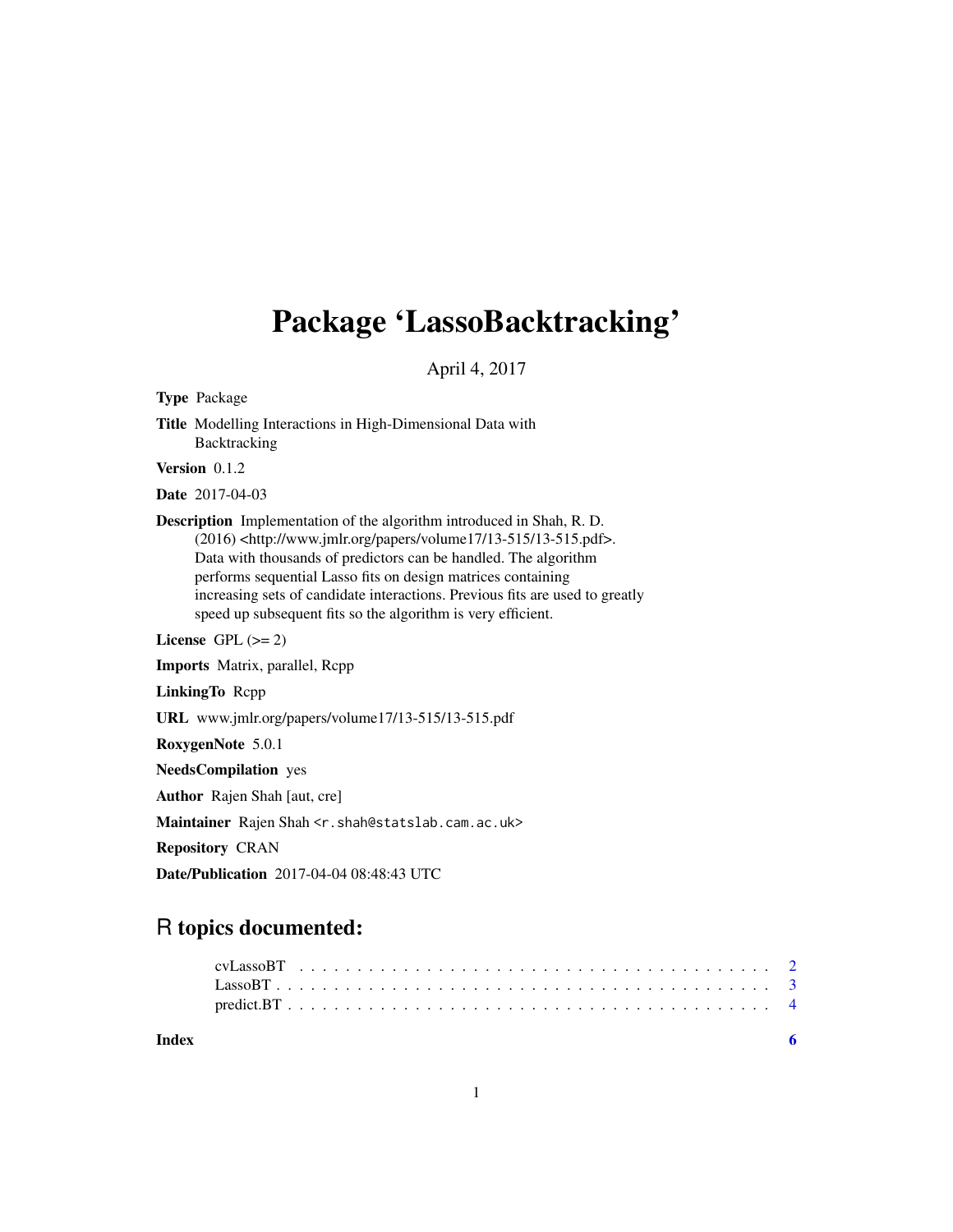<span id="page-1-1"></span><span id="page-1-0"></span>

#### Description

Perform k-fold cross-validation potentially multiple times on permuted version of the data.

#### Usage

```
cvLassoBT(x, y, lambda = NULL, nlambda = 100L,lambda.min.ratio = ifelse(nobs < nvars, 0.01, 1e-04), n folds = 5L,nperms = 1L, mc.cores = 1L, ...
```
### Arguments

| X                           | input matrix of dimension nobs by nvars; each row is an observation vector.                                                                                                                              |
|-----------------------------|----------------------------------------------------------------------------------------------------------------------------------------------------------------------------------------------------------|
| y                           | response variable; shoud be a numeric vector.                                                                                                                                                            |
| lambda                      | user supplied lambda sequence of decreasing penalty parameters. Typical usage<br>is to allow the function to compute its own lambda sequence. Inappropraite<br>sequences may cause convergence problems. |
| nlambda<br>lambda.min.ratio | the number of lambda values. Must be at least 3.                                                                                                                                                         |
|                             | smallest value in lambda as a fraction of the largest value at which all main<br>effects coefficients are 0.                                                                                             |
| nfolds                      | number of folds. Default is 5.                                                                                                                                                                           |
| nperms                      | the number of permuted datasets to apply k-folds corss-validation to. Default is<br>1 so we carry out vanilla cross-validation.                                                                          |
| mc.cores                    | the number of cores to use. Only applicable when not in Windows as it uses the<br><b>parallel</b> package to parallelise the computations.                                                               |
| .                           | other arguments that can be passed to LassoBT.                                                                                                                                                           |
|                             |                                                                                                                                                                                                          |

# Value

A list with components as below.

lambda the sequence of lambda values used

cvm a matrix of error estimates (with squared error loss). The rows correspond to different lambda values whilst the columns correspond to different iterations

BT\_fit a "BT" object from a fit to the full data.

cv\_opt a two component vector giving the cross-validation optimal lambda index and iteration

cv\_opt\_err the minimal cross-validation error.

## Examples

```
x <- matrix(rnorm(100*250), 100, 250)
y \leftarrow x[, 1] + x[, 2] - x[, 1] * x[, 2] + x[, 3] + \text{norm}(100)out <- cvLassoBT(x, y, iter_max=10, nperms=2)
```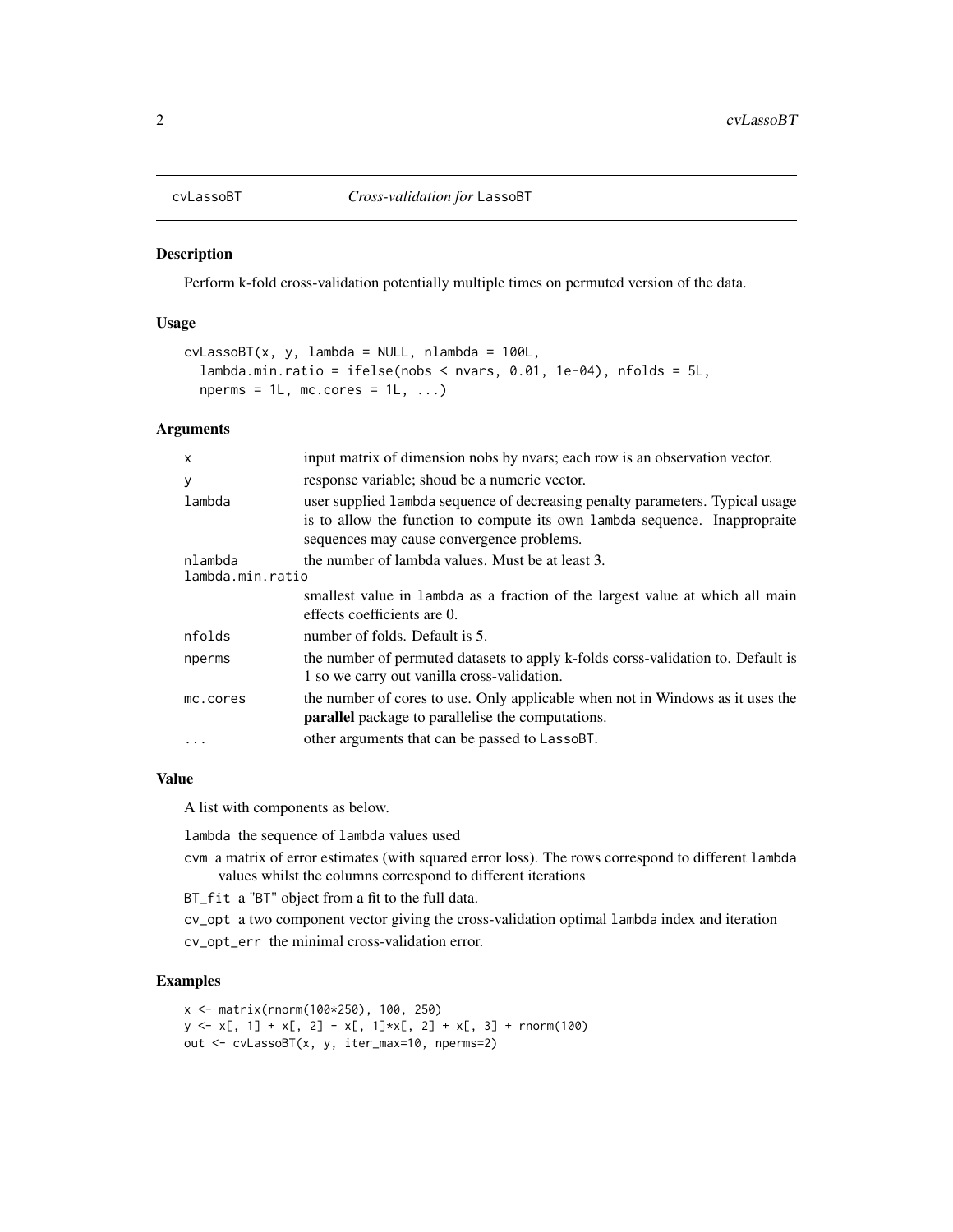<span id="page-2-0"></span>

#### Description

Computes a number of Lasso solution paths with increasing numbers of interactions present in the design matrices corresponding to each path. Previous paths are used to speed up computation of subsequent paths so the process is very fast.

#### Usage

```
LassoBT(x, y, \text{nlambda} = 100L, \text{iter_max} = 1L,lambda.min.ratio = ifelse(nobs < nvars, 0.01, 1e-04), lambda = NULL,
  thresh = 1e-07, verbose = FALSE, inter_orig)
```
# Arguments

| input matrix of dimension nobs by nyars; each row is an observation vector.                                                                                                                                                                 |
|---------------------------------------------------------------------------------------------------------------------------------------------------------------------------------------------------------------------------------------------|
| response variable; shoud be a numeric vector.                                                                                                                                                                                               |
| the number of lambda values. Must be at least 3.                                                                                                                                                                                            |
| the number of iterations of the Backtracking algorithm to run. iter_max=1<br>corresponds to a single lasso or elasticnet fit. Values greater than 1 will fit inter-<br>actions.                                                             |
| lambda.min.ratio                                                                                                                                                                                                                            |
| smallest value in lambda as a fraction of the largest value at which all main<br>effects coefficients are 0.                                                                                                                                |
| user supplied 1 ambda sequence of decreasing penalty parameters. Typical usage<br>is to allow the function to compute its own lambda sequence. Inappropraite<br>sequences may cause convergence problems.                                   |
| convergence threshold for coordinate descent. Each inner coordinate descent<br>loop continues until either the maximum change in the objective after any coef-<br>ficient update is less than thresh or 1E5 iterations have been performed. |
| if TRUE will print iteration numbers.                                                                                                                                                                                                       |
| an optional 2-row matrix with each column giving interactions that are to be<br>added to the design matrix before the algorithm begins.                                                                                                     |
|                                                                                                                                                                                                                                             |

# Details

The Lasso optimisations are performed using coordinate descent similarly to the glmnet package. An intercept term is always included. Variables are centred and scaled to have equal empirical variance. Interactions are constructed from these centred and scaled variables, and the interactions themselves are also centred and scaled. Note the coefficients are returned on the original scale of the variables. Coefficients returned for interactions are for simple pointwise products of the original variables with no scaling.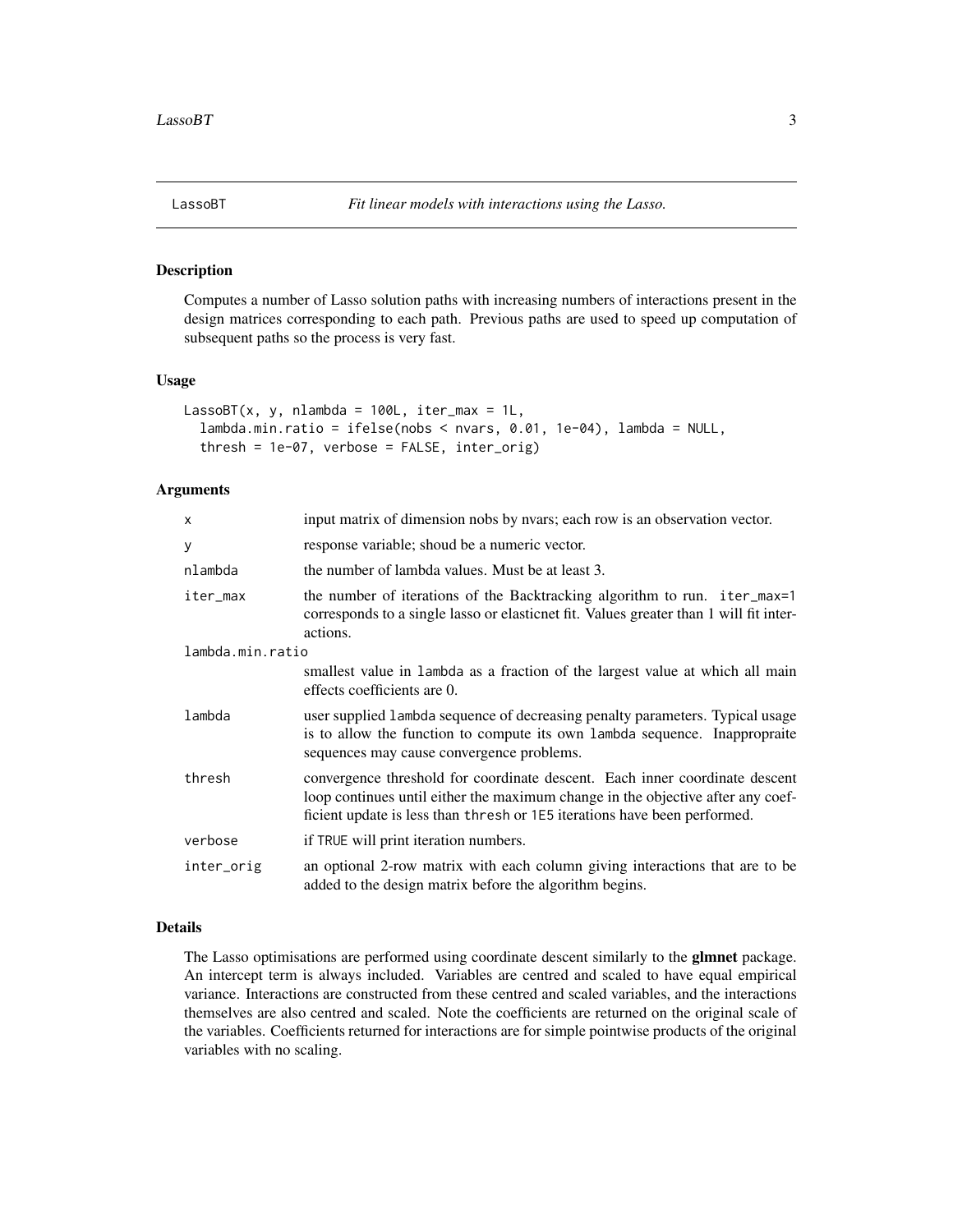#### <span id="page-3-0"></span>Value

An object with S3 class "BT".

call the call that produced the object

a0 list of intercept vectors

beta list of matrices of coefficients stored in sparse column format (CsparseMatrix)

fitted list of fitted values

lambda the sequence of lambda values used

nobs the number of observations

nvars the number of variables

var\_indices the indices of the non-constant columns of the design matrix

- interactions a 2-row matrix with columns giving the interactions that were added to the design matrix
- path\_lookup a matrix with columns corresponding to iterations and rows to lambda values. Entry ij gives the component of the a0 and beta lists that gives the coefficients for the *i*th lambda value and  $j$ th iteration
- l\_start a vector with component entries giving the minimimum lambda index in the corresponding copmonents of beta and a0

#### References

Shah, R. D. (2016) *Modelling interactions in high-dimensional data with Backtracking. JMLR, to appear.* <http://www.statslab.cam.ac.uk/~rds37/papers/shah16.pdf>

#### See Also

[predict.BT](#page-3-1), [coef.BT](#page-3-2) methods and the [cvLassoBT](#page-1-1) function.

#### Examples

```
x <- matrix(rnorm(100*250), 100, 250)
y \le x[, 1] + x[, 2] - x[, 1] * x[, 2] + x[, 3] + \text{norm}(100)out <- LassoBT(x, y, iter_max=10)
```
<span id="page-3-1"></span>predict.BT *Make predictions from a "*BT*" object.*

#### <span id="page-3-2"></span>Description

Similar to other predict methods, this function predicts fitted values and computes coefficients from a fitted "BT" object.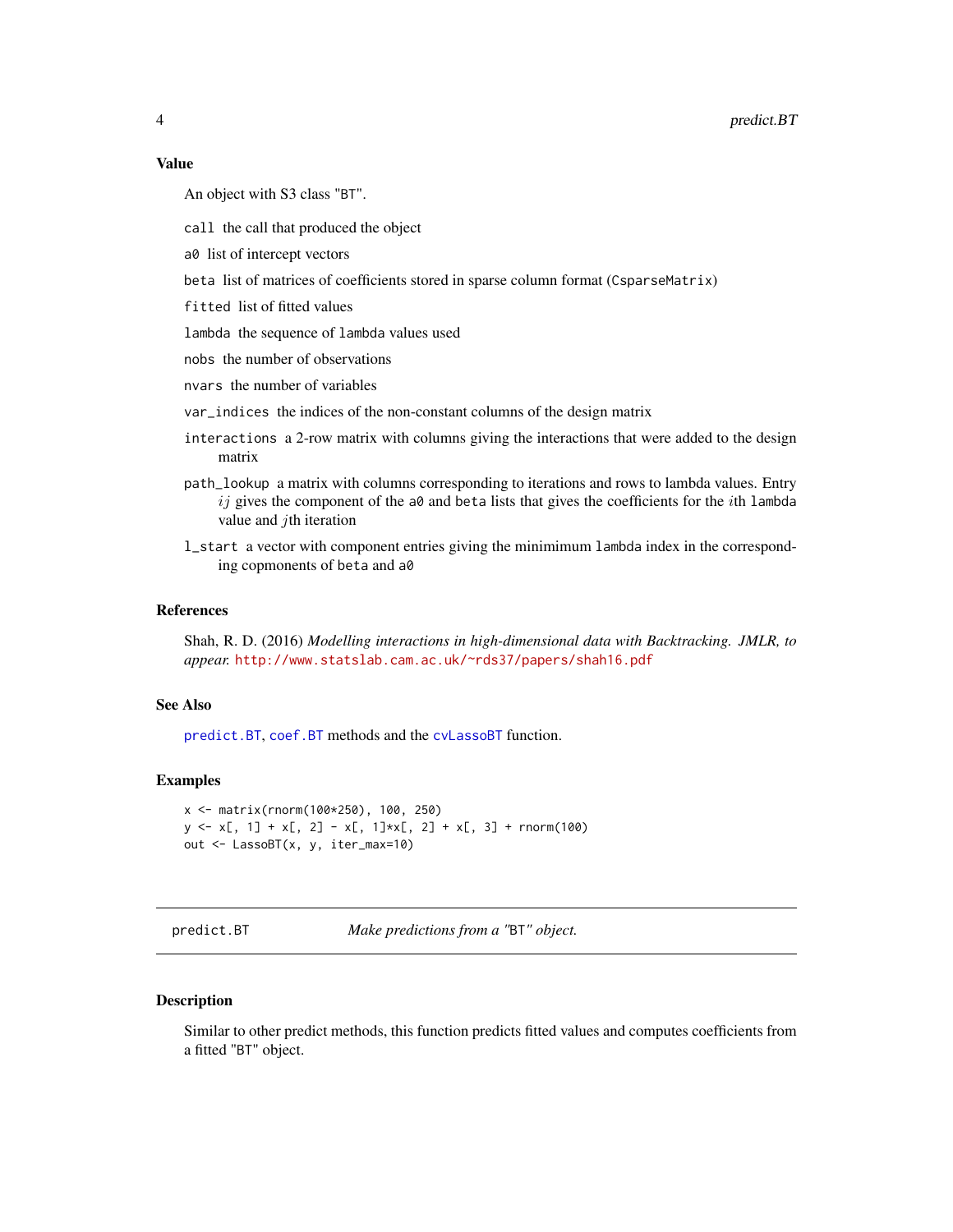# predict.BT 5

# Usage

```
## S3 method for class 'BT'
predict(object, newx, s = NULL, iter = NULL,
 type = c("response", "coefficients"), ...)
## S3 method for class 'BT'
coef(object, s = NULL, iter = NULL, ...)
```
# Arguments

| object   | fitted "BT" object.                                                                                                                                                                                                                                                |
|----------|--------------------------------------------------------------------------------------------------------------------------------------------------------------------------------------------------------------------------------------------------------------------|
| newx     | matrix of new values of design matrix at which predictions are to be made.<br>Ignored when type=="coefficients".                                                                                                                                                   |
| S        | value of the penalty parameter at which predictions are required. If the value is<br>not one of the lambda values present in object the output will be etermined by<br>linear interpolation. Default is the entire sequence of lambda values present in<br>object. |
| iter     | iteration at which predictions are required. Default is the entire sequence of<br>iterations in object.                                                                                                                                                            |
| type     | of prediction required. Type "response" gives estimates of the response whilst<br>type "coefficients" gives coefficient estimates.                                                                                                                                 |
| $\cdots$ | not used. Other arguments to predict.                                                                                                                                                                                                                              |
|          |                                                                                                                                                                                                                                                                    |

# Value

Either a vector of predictions or, if either s or iter are NULL, a three-dimensional array with last two dimensions indexing different lambda values and iterations.

# Examples

```
x <- matrix(rnorm(100*250), 100, 250)
y \le x[, 1] + x[, 2] - x[, 1] * x[, 2] + x[, 3] + \text{norm}(100)out <- LassoBT(x, y, iter_max=10)
predict(out, newx=x[1:2, ])
```